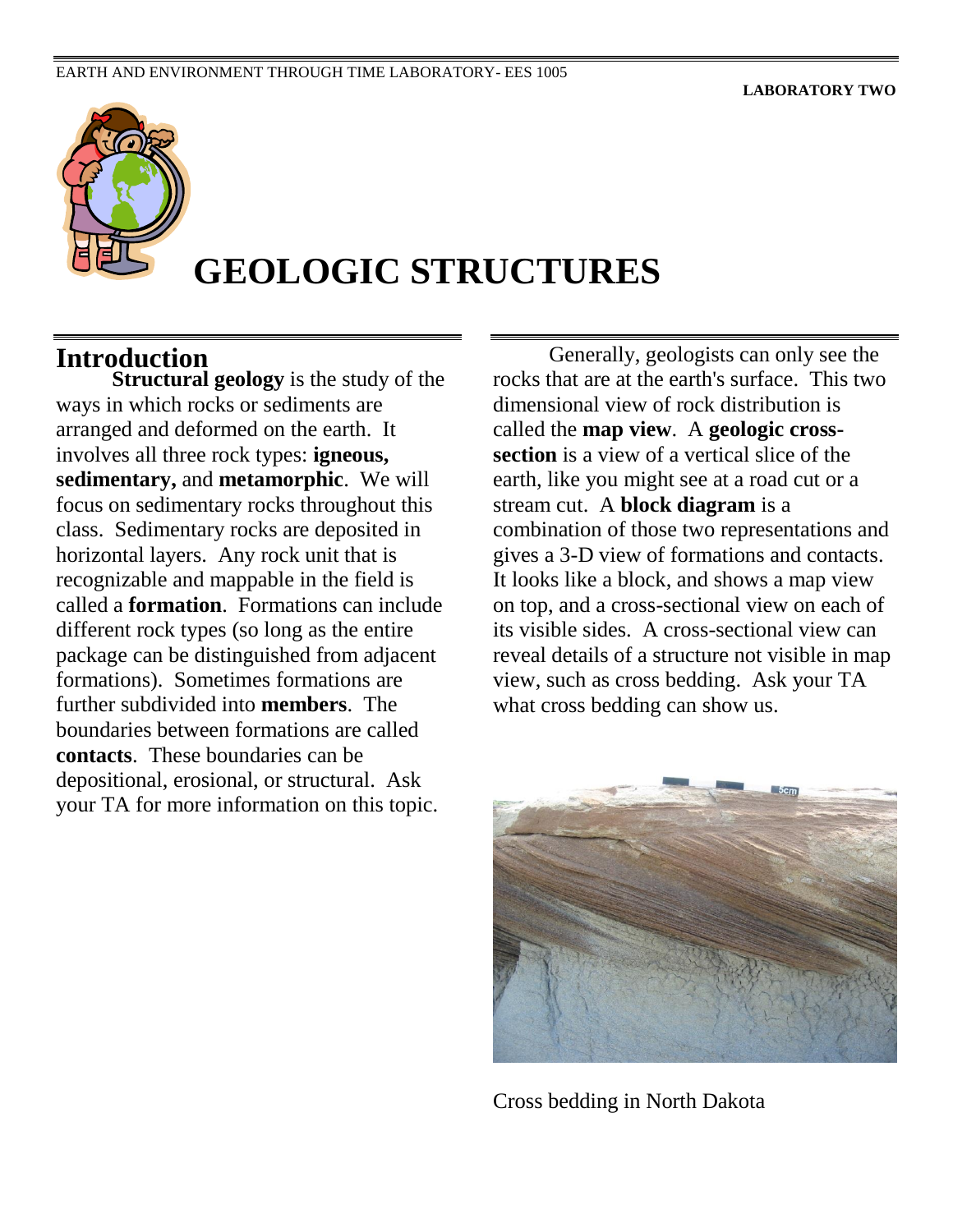#### **Block Diagrams & Nomenclature**

To the right, there is a representation of a generic block diagram. Think of a block diagram as being similar to a square slice of cake, cut and then lifted out of the cake so that the various layers can be examined. As was mentioned earlier, the upper surface of the diagram represents the map view, that is how the structures appear from above. The sides of the diagram show the vertical arrangement of formations with respect to one another.

Stress may cause deformation of rock beds, resulting in tilted, folded, or faulted beds. The way a bed is oriented relative to a horizontal plane is referred to as the **attitude** of the bed. The attitude consists of two components: strike and dip. **Strike** is the compass direction that a bed runs in map view. **Dip** is the direction and inclination of a bed as it extends under the earth's surface.



The **dip angle** is the angle that a bed makes with a horizontal surface. The dip angle can range from 0-90°, which a horizontal bed having no dip  $(0^{\circ})$  and a vertical bed having a  $90^\circ$  dip. On a map, the strike and dip are represented by a strike-dip symbol.



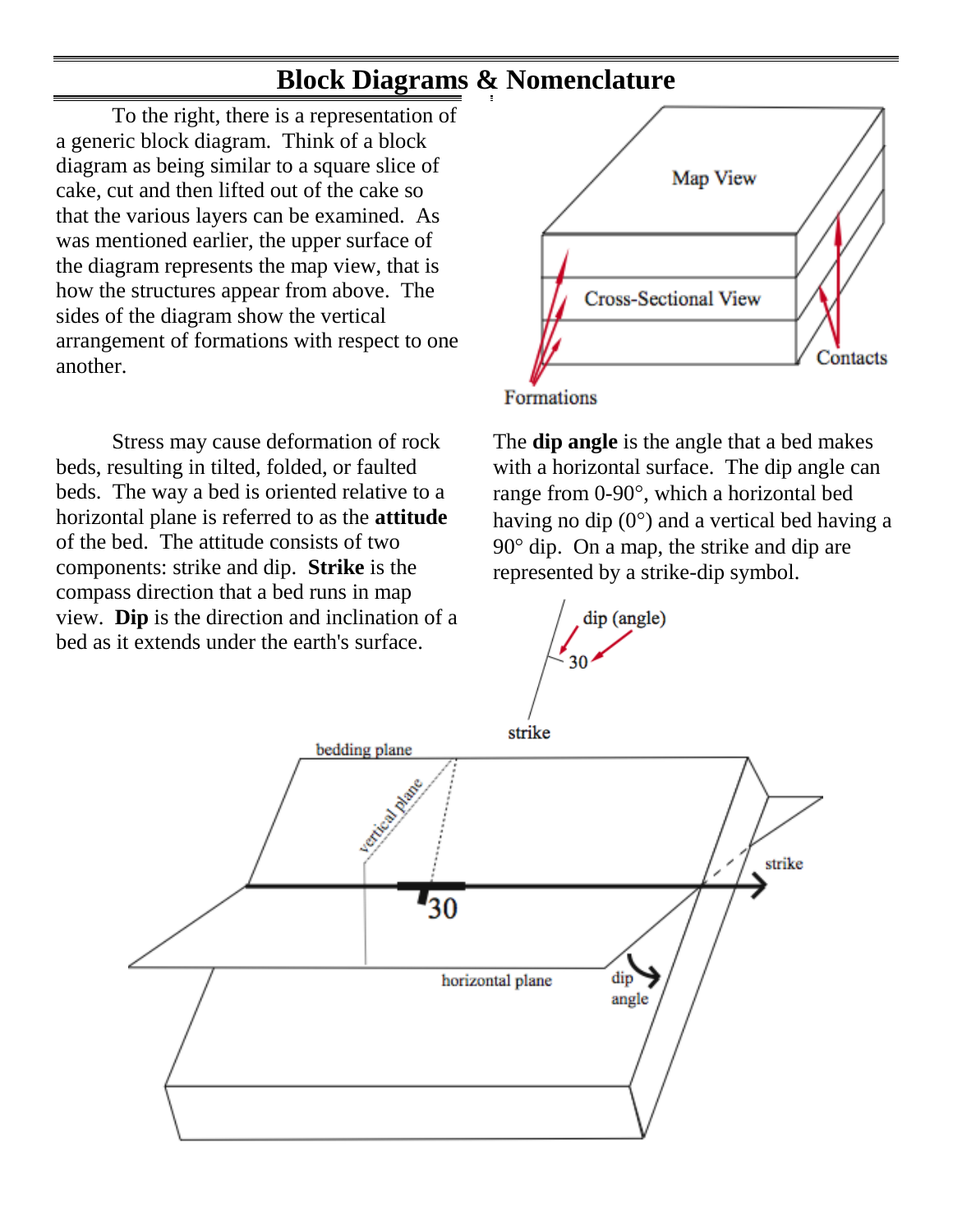## **Basic Tilt & Fold Structures**

Rocks deform into certain structures that we see again and again. These structures leave distinctive patterns on block diagrams. The simplest example of such a situation has rocks dipping (tilting) is only one direction. Geologists simply call this structure **inclined beds**. When looking at examples of structures, we will number the rock layers to indicate their relative ages; the later numbered "1" being the oldest. Note the position of the oldest layer.

More elaborate structures may develop in such a way as to cause folding. If the resulting fold is trough-shaped, the structure is called a **syncline**. Note that the youngest rocks are in the center. Can you explain why?

Note that the rocks rocks are bent around an imaginary line called a **fold axis**. All geological folds have such a fold axis.

If the rocks are folded into an arch shape, the resulting structure is called an **anticline**. Contrary to the syncline, the rock beds dip away from the fold axis, and the older rocks are situated in the center. Make sure that you know why & note that *they are not necessarily the absolute oldest rocks in the sequence*. In these examples, the fold axis is horizontal, and the structures leave a symmetrical, repeating pattern of parallel formations in map view.



 $\blacksquare$ 



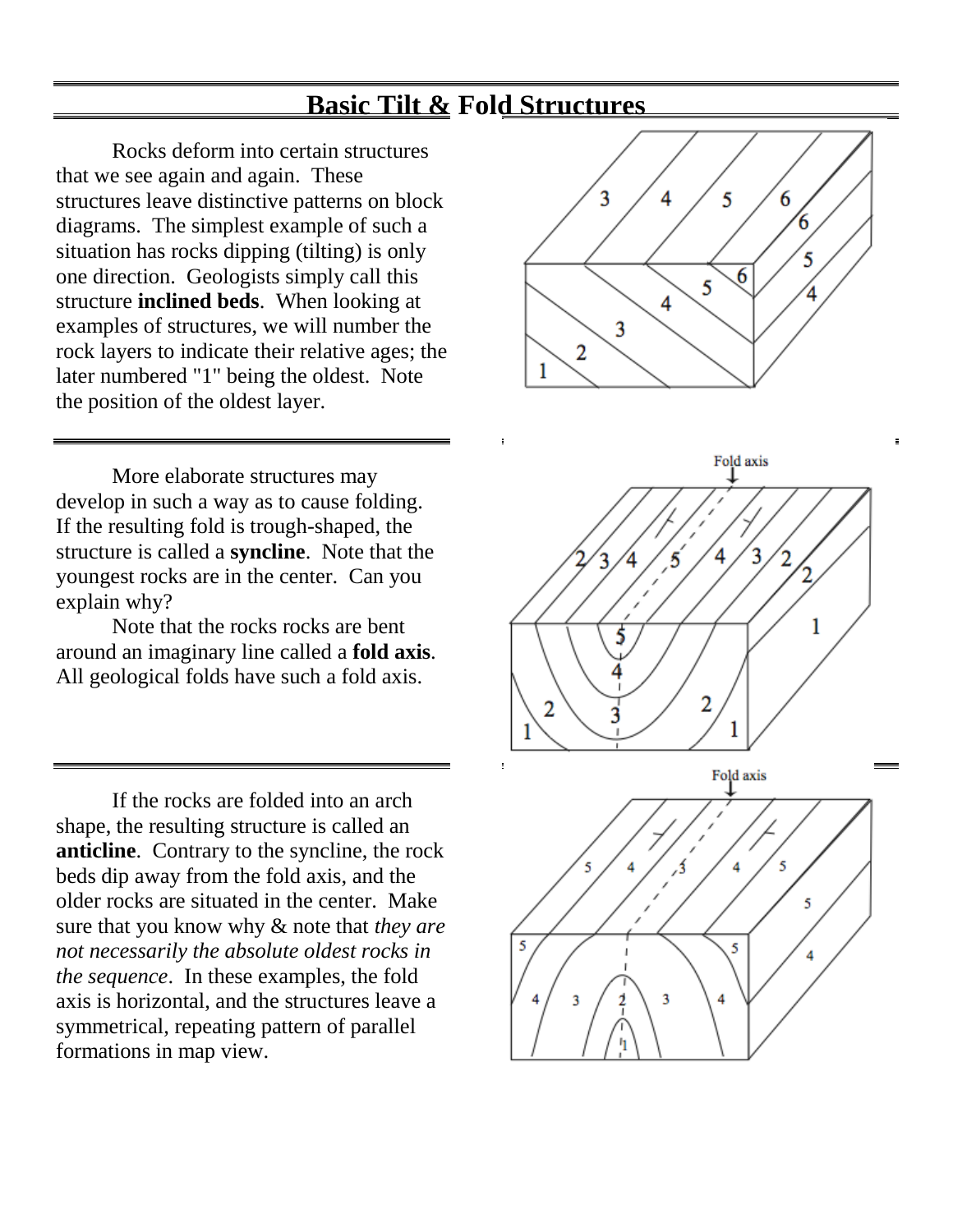## **Plunging Fold Structures**

Often folds can also be tilted. This results in fold with a nonhorizontal, inclined fold axis. Such a fold is said to **plunge**. Compare the block diagrams on this page with those on the previous page. First, note that the side of the cross-sectional view that faces you is essentially the same whether the fold plunges or not.



**Basins** and **domes** exhibit circular structures in map view. You can think of a basin as a syncline that plunges in all directions at once. That is, at any point on the structure, the dip of a bed is towards the center. Like synclines, basins contain the youngest rocks in the center. Any crosssection of a basin will resemble the end cross-section of a syncline.



Next, see how the plunge is reflected by the tilted contacts on the other side of the cross-sectional view. Lastly, notice how the contacts in the map view are "V"-shaped. You can use this property to help you determine the direction of plunge. **Plunging synclines** plunge in the direction the "V" opens. **Plunging anticlines** plunge in the direction that the "V" closes.



Similarly, you can think of a dome as an anticline that plunges in all directions. That is, the beds dip away from the center in all directions. Like anticlines, the oldest exposed rocks are in the center. Note also, that any cross-section of a dome resembles the cross-section of an anticline.

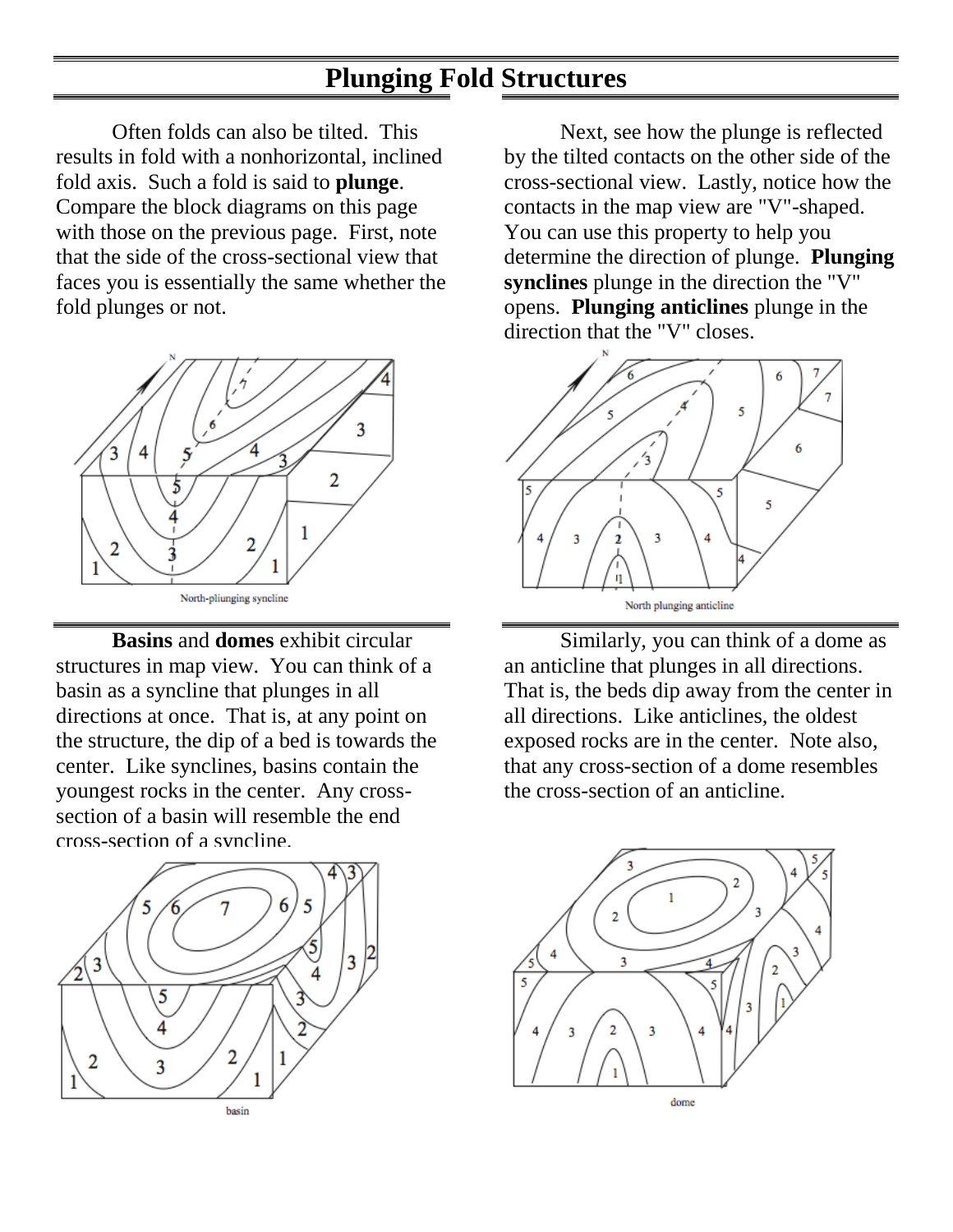## **From 2-D to 3-D**

In geology, sometimes the only information we get about a geologic structure is from the map view. This information usually comes from aerial photographs, and from hiking over the topography. From this limited information we try to deduce, or interpret, what the structure looks like *below* the surface of the Earth.

#### **1)** *Older beds dip towards younger beds*

In the figure to the right, the direction of dip (as indicated by strike-slip symbols, as well as graphically in the cross-sectional view) is in the same sense as the progression of beds from older to younger.

#### **2)** *In map view, the "V" cut by a stream into the surface points in the direction that a bed is dipping*

Examine the diagram to the right. Notice that the watercourse running across this area has formed "V"-shaped grooves in the surface (think about "V"-shaped canyons worn out of rock by rivers to picture this better). The points of these "V"s are oriented in the same direction as the dip of the beds that they cut. Be careful not to confuse this rule with the so-called rule of "V"s used on topographic maps. In this lab, the idea of using a stream to determine the dip of a rock layer will only be applied to flat-lying terrain.

In this lab, we will be trying to interpret what a geologic structure looks like in cross-section using only the patterns that the formation make in the map view as a guide. In the course of doing so, there are two important, but simple, rules to remember:

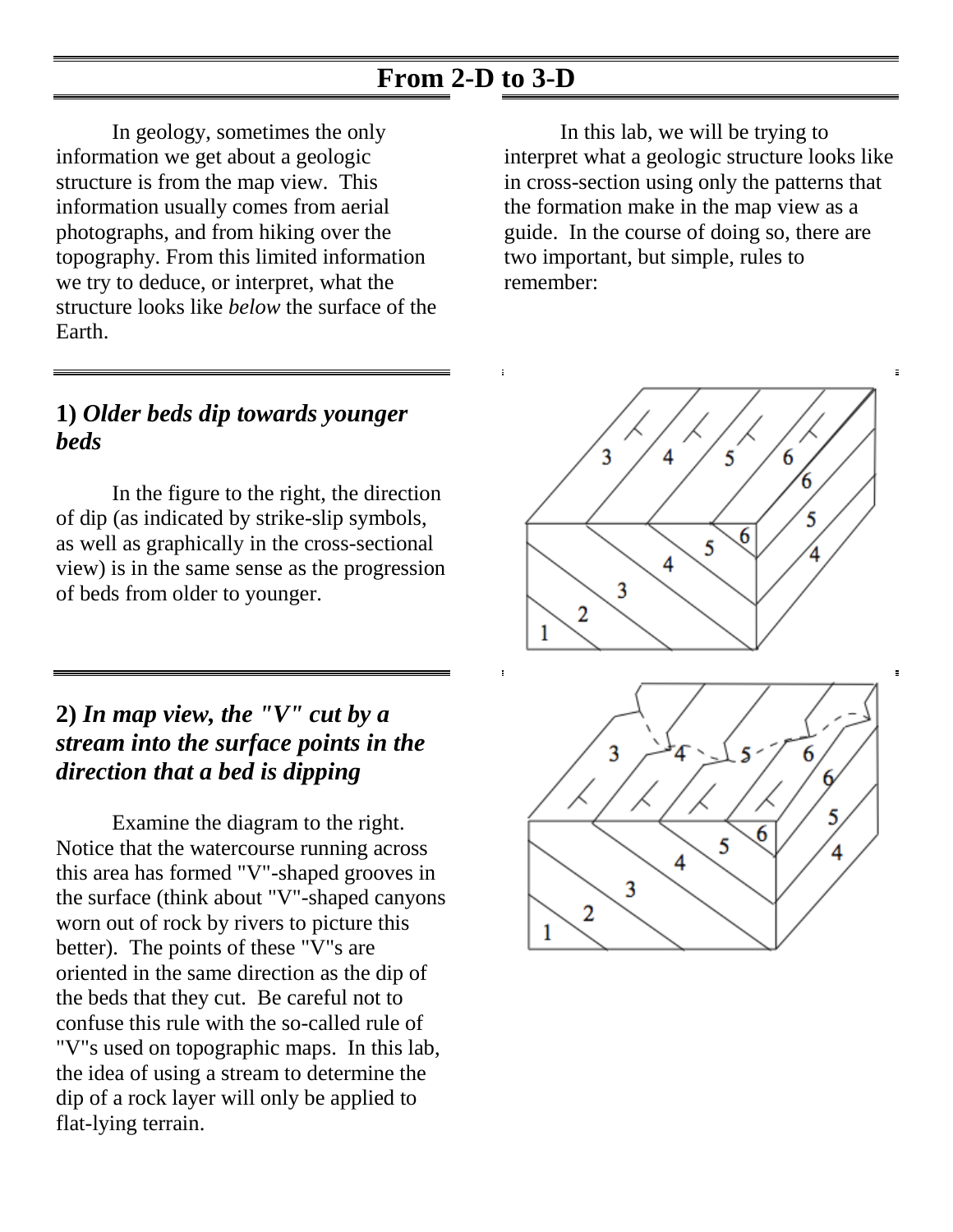## **Laboratory Exercise**

Fill in the cross-sections on the block diagrams and name the structures. Interpret the two blank sides of each block diagram using the information given in the map view. If rock layers are numbered in the map view, you must correctly number the rock layers in the cross-sections. Also add the correct strike and dip symbols for each block diagram if it is not already done.